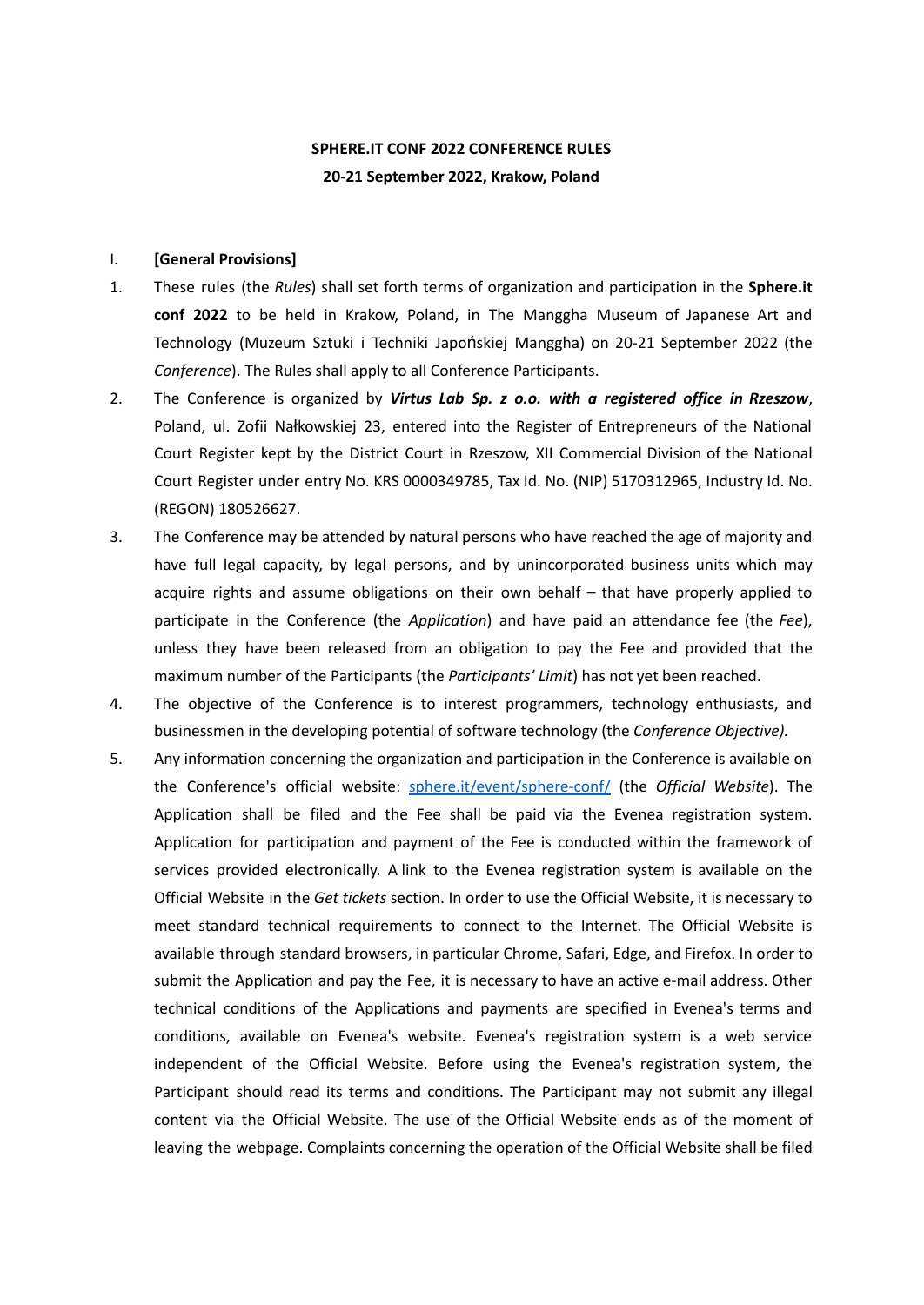at the e-mail address: [events@virtuslab.com](mailto:events@virtuslab.com). The consideration of complaints follows within a period not exceeding 14 days.

- II. **[Participation Terms]**
- 1. Prerequisites for participation in the Conference shall involve:
	- 1) filing of the correct Application;
	- 2) paying the Fee.
- 2. By filing the Application, the Participant accepts the Rules.
- 3. The Participants' Limit stands at 200.
- 4. Each Application filed by a legal person or by an unincorporated business unit shall confer the right to only one seat unless the Fee paid via the Evenea registration system points to the fact that the Application covers a greater number of seats.
- 5. Seats are assigned on a first come first served basis and according to a date when the Fee is credited to the Organiser's account by the Evenea registration system until the Participants' Limit is reached.
- 6. Once the Participants' Limit is reached, a seat can be assigned only if another Participant resigns from participation in the Conference.
- 7. The Participant may resign from participation in the Conference. The Organiser shall return the Fee to the Participant who has resigned from participation in the Conference only if a declaration of resignation has been received by the Organiser one month prior to the Conference date at the latest. A declaration of resignation shall be sent to the e-mail address: [events@virtuslab.com](mailto:events@virtuslab.com).
- 8. The Participant may decide to replace an individual supposed to participate in the Conference with another one provided that a declaration about such a change is received by the Organiser two days prior to the Conference date at the latest. A declaration about the change shall be sent to the e-mail address: [events@virtuslab.com](mailto:events@virtuslab.com).
- 9. If in spite of the correct filing of the Application and payment of the Fee the Participants' Limit has been already reached, the Fee shall be promptly returned in full and an individual who has paid the Fee shall be promptly notified that their participation in the Conference shall not be possible.
- 10. The Organiser reserves the right to change speakers and/or a program, for reasons beyond the Organiser's control. In such a case, the Participant shall not be entitled to any compensation or Fee reimbursement, unless mandatory rules of law provide otherwise.
- 11. The Organiser reserves the right to change the Conference date, for reasons beyond the Organiser's control. If the Participant resigns from participation, for this reason, the Organiser shall return the entire Fee to an individual who has paid the Fee. The Organiser shall not reimburse any other costs incurred by the Participant to attend the Conference unless obliged to do so by mandatory rules of law.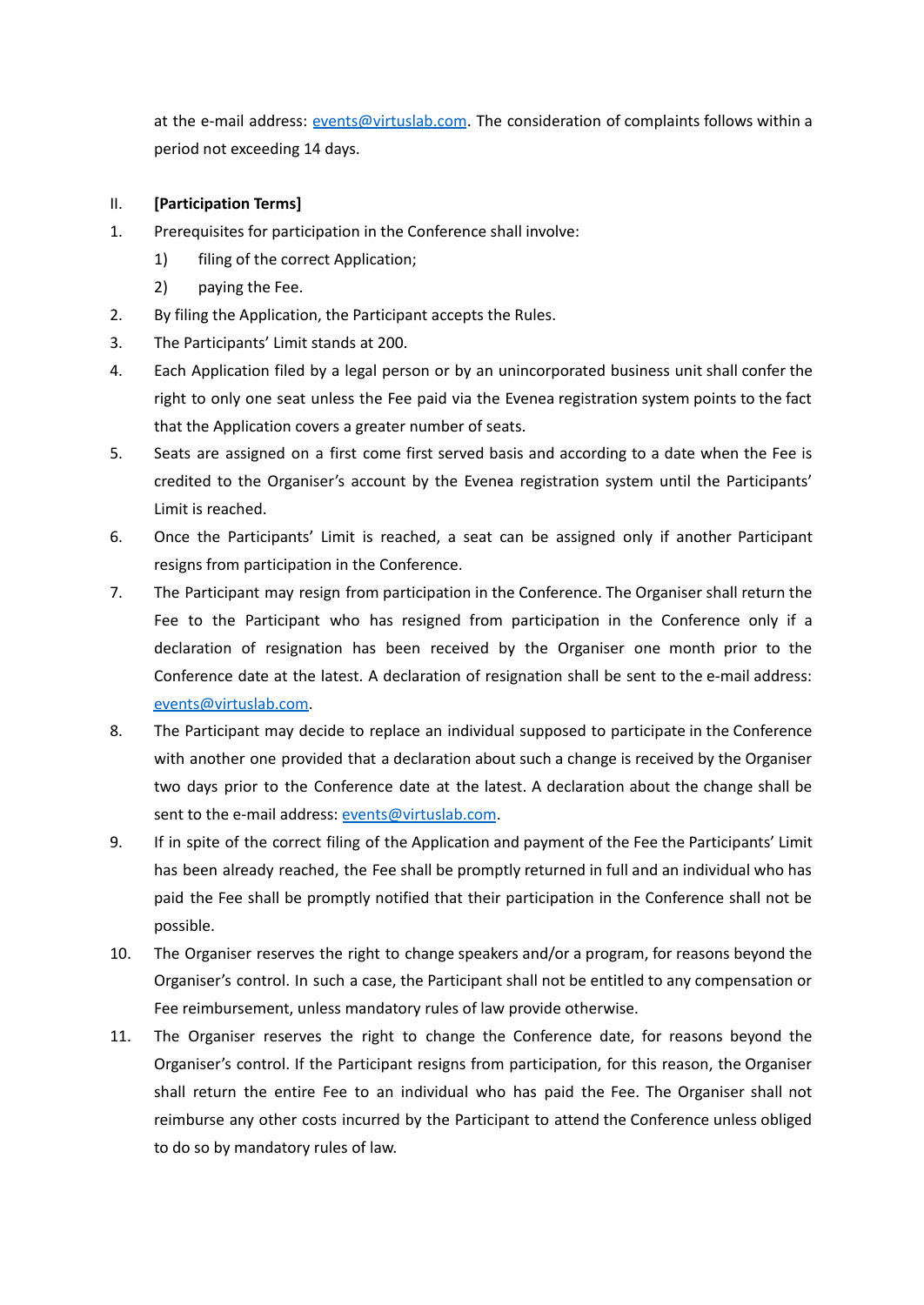12. The Participant may be asked by the Organiser to present Fee payment confirmation generated by the Evenea registration system (i.e. the *Ticket*). If the Participant fails to present the Ticket, the Organiser may prevent them from attending the Conference.

## III. **[Fee]**

- 1. Participation in the Conference is available against payment unless the Organiser has released the Participant from an obligation to pay the Fee.
- 2. The Participant shall pay the Fee via the Evenea registration system.
- 3. Fee rates, Ticket types, and payment methods are specified in the Evenea registration system.
- 4. Upon the payment of the Fee, the Participant shall receive the Ticket generated by the Evenea registration system.
- 5. Payment made for participation in the Conference of a third party shall concurrently represent confirmation that an individual who has paid the Fee has an authorization of such a third party to submit any necessary representations and provide information in order to satisfy the requirements of the Rules.
- 6. The Fee shall not include costs of road, railway or air transport, board, and accommodation.

### IV. **[Use of the Participants' Image, Voice, and Statements]**

- 1. The Organiser may photograph and film the course of the Conference in order to broadcast it in mass media (TV, radio, Internet, press) or for the Organiser's documentation, promotion, or advertising purposes.
- 2. By participating in the Conference, the Participants agree to recording, use, and/or distribution by the Organiser of an image, voice, or statements of each of the Participants in any promotional and marketing materials, without any time and territorial restrictions.
- 3. By participating in the Conference, the Participants agree for any photos, video clips, or recordings made during the Conference to be posted on the Official Website or on another website managed by the Organiser and to be used in any promotional materials, which shall also include audio or visual dissemination thereof.
- 4. The Participants shall not seek any claims in particular any claims concerning remuneration related to the use of their image, voice, or statements for the Organiser's documentation, promotion, or advertising purposes, including in particular by means of posting them on the Official Website or another website managed by the Organiser and by means of their use in any promotional materials, which shall also include audio or visual dissemination thereof. The Participants shall not be entitled to any remuneration.

### V. **[Personal Data Protection]**

1. Virtus Lab Sp. z o.o. with registered office in Rzeszow, Poland, ul. Zofii Nałkowskiej 23, entered into the Register of Entrepreneurs of the National Court Register kept by the District Court in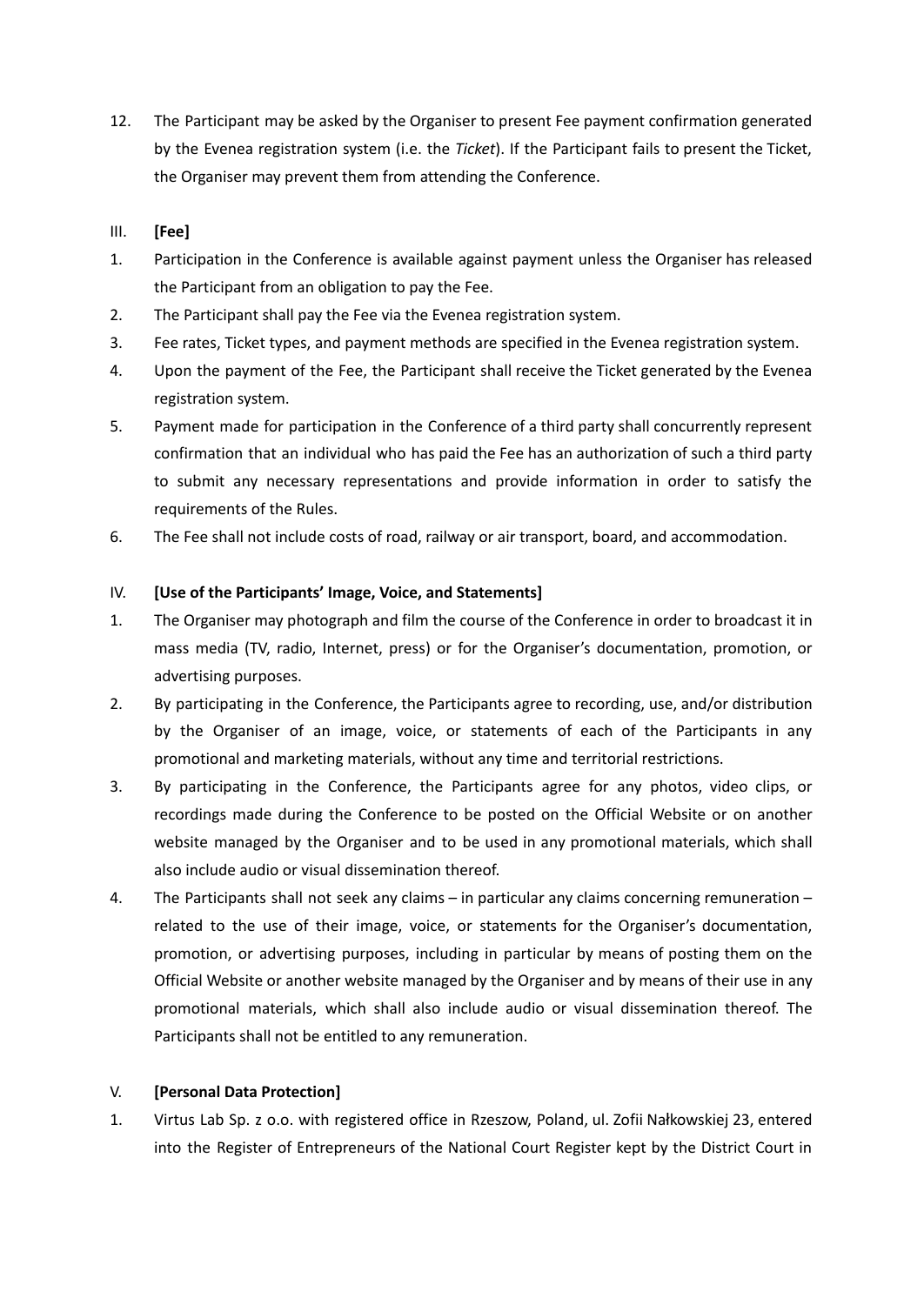Rzeszow, XII Commercial Division of the National Court Register under entry No. KRS 0000349785, Tax Id. No. (NIP) 5170312965, Industry Id. No. (REGON) 180526627 is the Data Controller, hereinafter referred to as (the *Organiser*).

- 2. The Data Controller has appointed Mr. Mariusz Zajkiewicz, the Personal Data Protection Inspector (DPO), who can be contacted using the e-mail address:  $dpo@virtuslab.com$  or by post to the Organiser's address.
- 3. The personal data are processed in order to organize, hold and account for the Conference:
	- a) organization and holding for the Conference pursuant to section 6 (1) (b) GDPR (the legal basis for the processing is the conclusion of the agreement);
	- b) accounting (invoices and payments) for the Conference pursuant to section 6 (1) (c) GDPR (the legal basis for the processing is the legal obligation to which the Data Controller is subject).
- 4. The Data Controller entrusted the processing of personal data in the field of Applications and Fees to the owner of the Evenea web service: EventLabs Sp. z o.o. with a registered office in Gdynia, Al. Zwycięstwa 96/98, entered into the Register of Entrepreneurs of the National Court Register kept by the District Court in Gdańsk-North in Gdańsk, VIII Commercial Division of the National Court Register under entry No. KRS 0000323662, Tax Id. No. (NIP) 5213529520, Industry Id. No. (REGON) 141794203. Personal data may be processed also by other entities that render services for the controller, including the financial settlement, property and personal security, accounting, legal, advisory, consulting, archiving, or IT services.
- 5. The personal data are processed for a period from the Application date to the Conference end date. Some personal data may be processed also upon the lapse of this period if it is necessary in connection with any Conference related claims or for settlement purposes.
- 6. The Participant has the right to request access to and rectification or erasure of their personal data, the right to data portability as well as to restriction of processing using the e-mail address: [dpo@virtuslab.com](mailto:dpo@virtuslab.com), or traditionally by mail.
- 7. The Participant has the right to file a complaint with the President of the Polish Personal Data Protection Office if they consider that the personal data are processed by the controller in breach of applicable laws.
- 8. The personal data have to be provided in order to conclude and perform an agreement with the Participant (governing their participation in the Conference), and failure to provide them might prevent the Participant from attending the Conference.
- 9. The controller does not perform any automated decision-making or profiling activities with regard to the Participants' personal data.

#### VI. **[Final Provisions]**